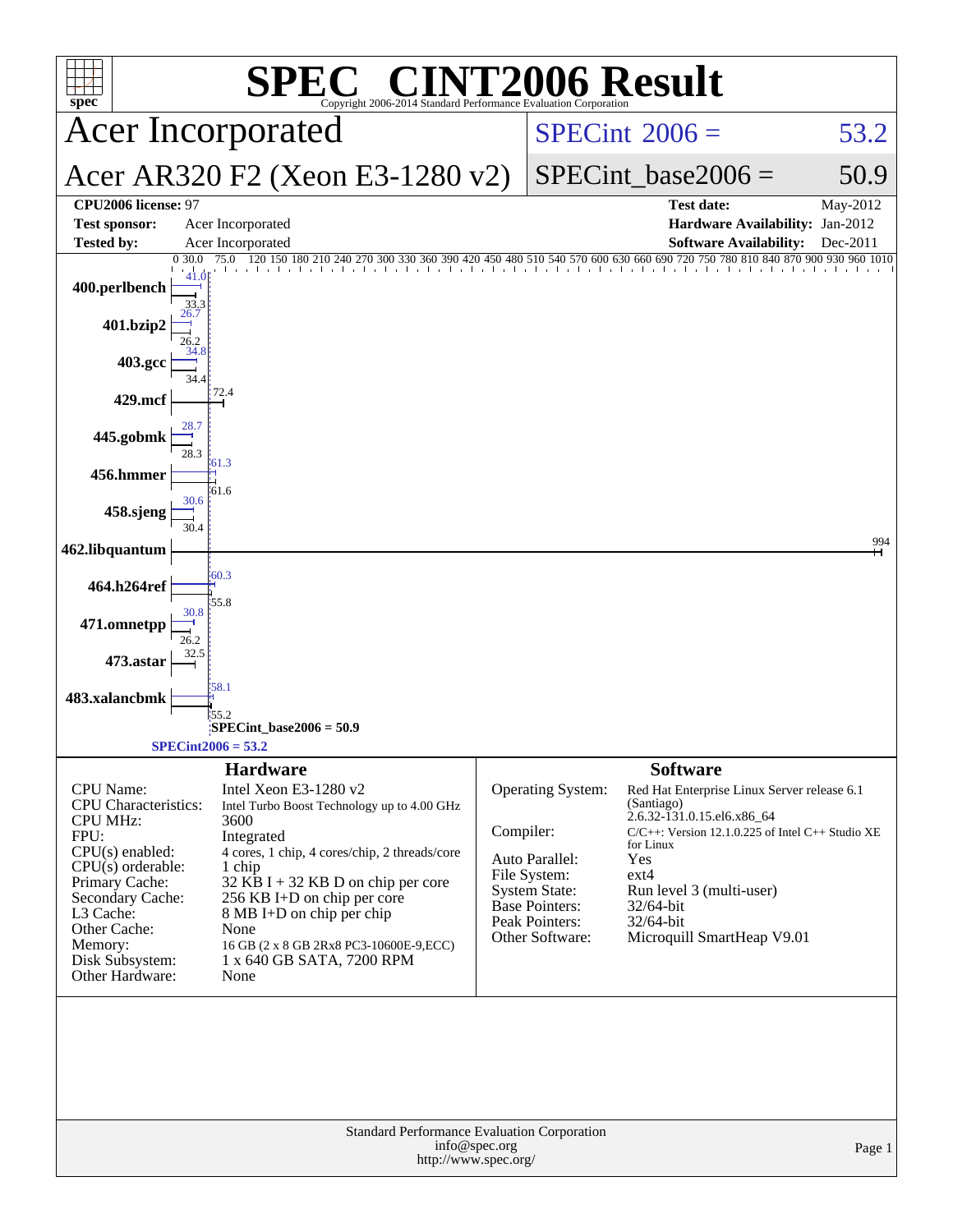

Acer Incorporated

### $SPECint2006 = 53.2$  $SPECint2006 = 53.2$

Acer AR320 F2 (Xeon E3-1280 v2)

 $SPECTnt\_base2006 = 50.9$ 

#### **[CPU2006 license:](http://www.spec.org/auto/cpu2006/Docs/result-fields.html#CPU2006license)** 97 **[Test date:](http://www.spec.org/auto/cpu2006/Docs/result-fields.html#Testdate)** May-2012

**[Test sponsor:](http://www.spec.org/auto/cpu2006/Docs/result-fields.html#Testsponsor)** Acer Incorporated **Acceleration Acer Incorporated <b>[Hardware Availability:](http://www.spec.org/auto/cpu2006/Docs/result-fields.html#HardwareAvailability)** Jan-2012 **[Tested by:](http://www.spec.org/auto/cpu2006/Docs/result-fields.html#Testedby)** Acer Incorporated **[Software Availability:](http://www.spec.org/auto/cpu2006/Docs/result-fields.html#SoftwareAvailability)** Dec-2011

#### **[Results Table](http://www.spec.org/auto/cpu2006/Docs/result-fields.html#ResultsTable)**

|                   | <b>Base</b>                                                                                              |              |                |       | <b>Peak</b>    |       |                |              |                |              |                |              |
|-------------------|----------------------------------------------------------------------------------------------------------|--------------|----------------|-------|----------------|-------|----------------|--------------|----------------|--------------|----------------|--------------|
| <b>Benchmark</b>  | <b>Seconds</b>                                                                                           | <b>Ratio</b> | <b>Seconds</b> | Ratio | <b>Seconds</b> | Ratio | <b>Seconds</b> | <b>Ratio</b> | <b>Seconds</b> | <b>Ratio</b> | <b>Seconds</b> | <b>Ratio</b> |
| $ 400$ .perlbench | 294                                                                                                      | <u>33.3</u>  | 294            | 33.2  | 293            | 33.3  | 238            | 41.0         | 238            | 41.0         | 238            | 41.0         |
| 401.bzip2         | 369                                                                                                      | 26.2         | 368            | 26.2  | 369            | 26.2  | 361            | 26.7         | 361            | 26.7         | 361            | 26.7         |
| $403.\text{gcc}$  | 234                                                                                                      | 34.4         | 234            | 34.4  | 234            | 34.4  | 232            | 34.7         | 232            | 34.8         | 232            | 34.8         |
| $429$ .mcf        | 126                                                                                                      | 72.5         | 126            | 72.4  | 126            | 72.2  | 126            | 72.5         | 126            | 72.4         | 126            | 72.2         |
| $445$ .gobmk      | 370                                                                                                      | 28.4         | 371            | 28.3  | 370            | 28.3  | 366            | 28.7         | 366            | 28.7         | 365            | 28.7         |
| $456.$ hmmer      | 152                                                                                                      | 61.6         | 151            | 61.6  | 152            | 61.5  | 150            | 62.0         | 152            | 61.2         | <u>152</u>     | 61.3         |
| $458$ .sjeng      | 397                                                                                                      | 30.4         | 397            | 30.4  | 397            | 30.5  | 395            | 30.6         | 396            | 30.5         | 396            | 30.6         |
| 462.libquantum    | 20.8                                                                                                     | 994          | 21.0           | 985   | 20.8           | 994   | 20.8           | 994          | 21.0           | 985          | 20.8           | 994          |
| 464.h264ref       | 397                                                                                                      | 55.7         | 397            | 55.8  | 397            | 55.8  | 367            | 60.4         | 367            | 60.3         | 367            | 60.3         |
| $ 471$ .omnetpp   | 239                                                                                                      | 26.2         | 239            | 26.1  | 239            | 26.2  | 203            | 30.7         | 203            | 30.8         | 201            | 31.0         |
| $ 473$ . astar    | 214                                                                                                      | 32.8         | 216            | 32.5  | 216            | 32.4  | 214            | 32.8         | 216            | 32.5         | 216            | 32.4         |
| 483.xalancbmk     | 125                                                                                                      | 55.2         | 125            | 55.0  | 125            | 55.2  | <b>119</b>     | 58.1         | 119            | 57.9         | 119            | 58.1         |
|                   | Results appear in the order in which they were run. Bold underlined text indicates a median measurement. |              |                |       |                |       |                |              |                |              |                |              |

#### **[Operating System Notes](http://www.spec.org/auto/cpu2006/Docs/result-fields.html#OperatingSystemNotes)**

Stack size set to unlimited using "ulimit -s unlimited"

#### **[Platform Notes](http://www.spec.org/auto/cpu2006/Docs/result-fields.html#PlatformNotes)**

 Sysinfo program /usr/cpu2006/config/sysinfo.rev6800 \$Rev: 6800 \$ \$Date:: 2011-10-11 #\$ 6f2ebdff5032aaa42e583f96b07f99d3 running on localhost.localdomain Mon May 21 01:55:20 2012

 This section contains SUT (System Under Test) info as seen by some common utilities. To remove or add to this section, see: <http://www.spec.org/cpu2006/Docs/config.html#sysinfo>

 From /proc/cpuinfo model name : Intel(R) Xeon(R) CPU E3-1280 V2 @ 3.60GHz 1 "physical id"s (chips) 8 "processors" cores, siblings (Caution: counting these is hw and system dependent. The following excerpts from /proc/cpuinfo might not be reliable. Use with caution.) cpu cores : 4 siblings : 8 physical 0: cores 0 1 2 3 cache size : 8192 KB From /proc/meminfo<br>MemTotal: 16302672 kB HugePages\_Total: 0 Continued on next page

> Standard Performance Evaluation Corporation [info@spec.org](mailto:info@spec.org) <http://www.spec.org/>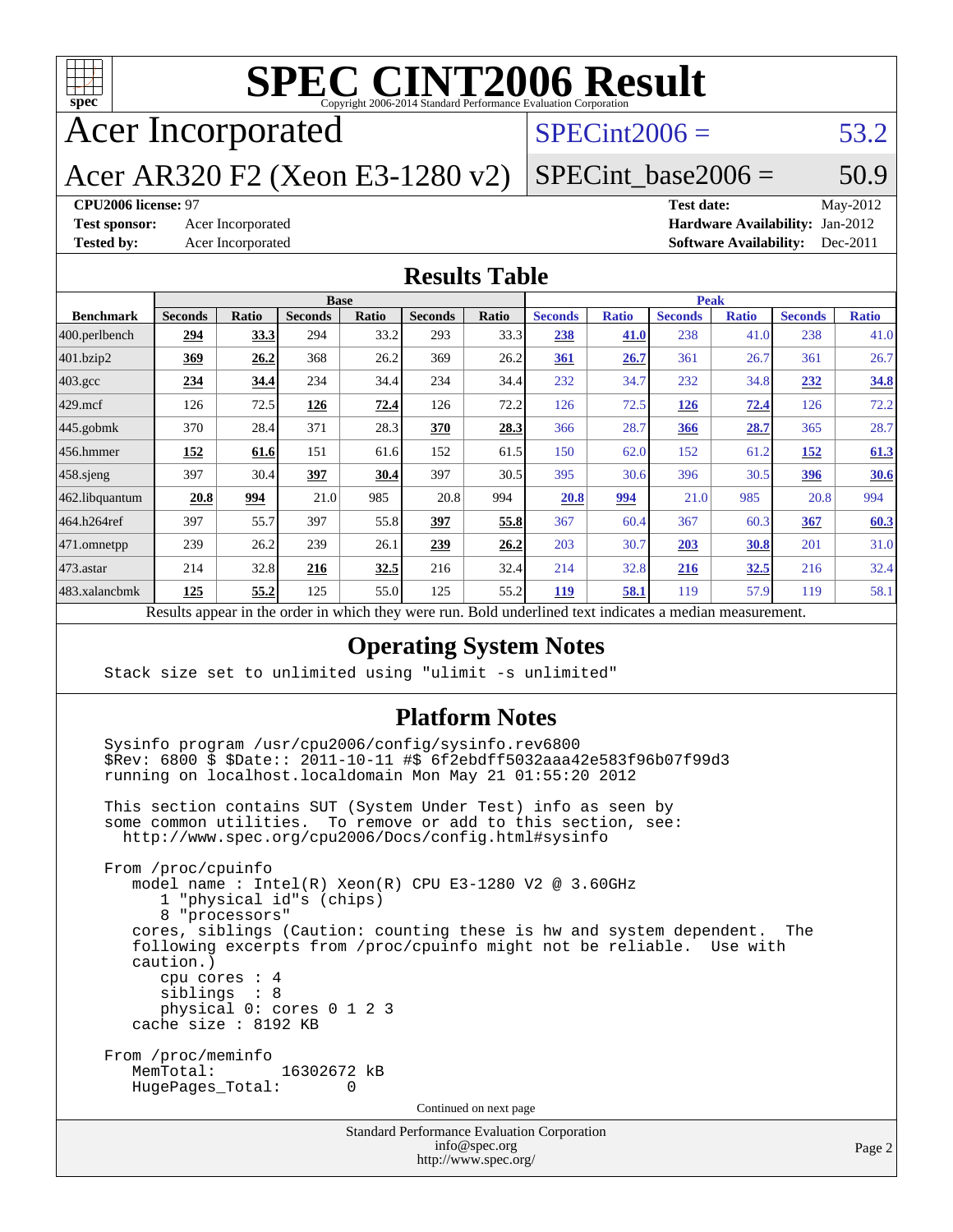| <b>SPEC CINT2006 Result</b><br>$spec^*$<br>Copyright 2006-2014 Standard Performance Evaluation Corporation                                                                                                                                                                                       |                                                                                                               |  |  |  |  |  |  |  |
|--------------------------------------------------------------------------------------------------------------------------------------------------------------------------------------------------------------------------------------------------------------------------------------------------|---------------------------------------------------------------------------------------------------------------|--|--|--|--|--|--|--|
| <b>Acer Incorporated</b>                                                                                                                                                                                                                                                                         | $SPECint2006 =$<br>53.2                                                                                       |  |  |  |  |  |  |  |
| Acer AR320 F2 (Xeon E3-1280 v2)                                                                                                                                                                                                                                                                  | $SPECint\_base2006 =$<br>50.9                                                                                 |  |  |  |  |  |  |  |
| CPU2006 license: 97<br><b>Test sponsor:</b><br>Acer Incorporated<br><b>Tested by:</b><br>Acer Incorporated                                                                                                                                                                                       | <b>Test date:</b><br>May-2012<br>Hardware Availability: Jan-2012<br><b>Software Availability:</b><br>Dec-2011 |  |  |  |  |  |  |  |
| <b>Platform Notes (Continued)</b>                                                                                                                                                                                                                                                                |                                                                                                               |  |  |  |  |  |  |  |
| Hugepagesize:<br>2048 kB                                                                                                                                                                                                                                                                         |                                                                                                               |  |  |  |  |  |  |  |
| /usr/bin/lsb_release -d<br>Red Hat Enterprise Linux Server release 6.1 (Santiago)                                                                                                                                                                                                                |                                                                                                               |  |  |  |  |  |  |  |
| From /etc/*release* /etc/*version*<br>redhat-release: Red Hat Enterprise Linux Server release 6.1 (Santiago)<br>system-release: Red Hat Enterprise Linux Server release 6.1 (Santiago)<br>system-release-cpe: cpe:/o:redhat:enterprise_linux:6server:ga:server                                   |                                                                                                               |  |  |  |  |  |  |  |
| uname $-a$ :<br>Linux localhost.localdomain 2.6.32-131.0.15.el6.x86_64 #1 SMP Tue May 10<br>15:42:40 EDT 2011 x86_64 x86_64 x86_64 GNU/Linux                                                                                                                                                     |                                                                                                               |  |  |  |  |  |  |  |
| run-level 3 May 21 01:53 last=5                                                                                                                                                                                                                                                                  |                                                                                                               |  |  |  |  |  |  |  |
| SPEC is set to: /usr/cpu2006<br>Size Used Avail Use% Mounted on<br>Filesystem<br>Type<br>/dev/mapper/VolGroup-lv_root<br>29G<br>$18G$ 62% /<br>$ext{4}$<br>50G                                                                                                                                   |                                                                                                               |  |  |  |  |  |  |  |
| Additional information from dmidecode:                                                                                                                                                                                                                                                           |                                                                                                               |  |  |  |  |  |  |  |
| Memory:<br>2x Hynix/Hyundai HMT41GU7MFR8A-H9 8 GB 1333 MHz 2 rank                                                                                                                                                                                                                                |                                                                                                               |  |  |  |  |  |  |  |
| (End of data from sysinfo program)                                                                                                                                                                                                                                                               |                                                                                                               |  |  |  |  |  |  |  |
| <b>General Notes</b>                                                                                                                                                                                                                                                                             |                                                                                                               |  |  |  |  |  |  |  |
| Environment variables set by runspec before the start of the run:<br>KMP_AFFINITY = "granularity=fine, scatter"<br>$LD_LIBRRRY_PATH = "/usr/cpu2006/libs/32:/usr/cpu2006/libs/64"$<br>OMP_NUM_THREADS = "4"                                                                                      |                                                                                                               |  |  |  |  |  |  |  |
| Binaries compiled on a system with 1x Core i7-860 CPU + 8GB<br>memory using RHEL6.1<br>Transparent Huge Pages enabled with:<br>echo always > /sys/kernel/mm/redhat_transparent_hugepage/enabled<br>runspec command invoked through numactl i.e.:<br>numactl --interleave=all runspec <etc></etc> |                                                                                                               |  |  |  |  |  |  |  |
| Rose Compiler Invocation                                                                                                                                                                                                                                                                         |                                                                                                               |  |  |  |  |  |  |  |

#### **[Base Compiler Invocation](http://www.spec.org/auto/cpu2006/Docs/result-fields.html#BaseCompilerInvocation)**

[C benchmarks](http://www.spec.org/auto/cpu2006/Docs/result-fields.html#Cbenchmarks): [icc -m64](http://www.spec.org/cpu2006/results/res2012q3/cpu2006-20120611-22847.flags.html#user_CCbase_intel_icc_64bit_f346026e86af2a669e726fe758c88044)

[C++ benchmarks:](http://www.spec.org/auto/cpu2006/Docs/result-fields.html#CXXbenchmarks) [icpc -m64](http://www.spec.org/cpu2006/results/res2012q3/cpu2006-20120611-22847.flags.html#user_CXXbase_intel_icpc_64bit_fc66a5337ce925472a5c54ad6a0de310)

> Standard Performance Evaluation Corporation [info@spec.org](mailto:info@spec.org) <http://www.spec.org/>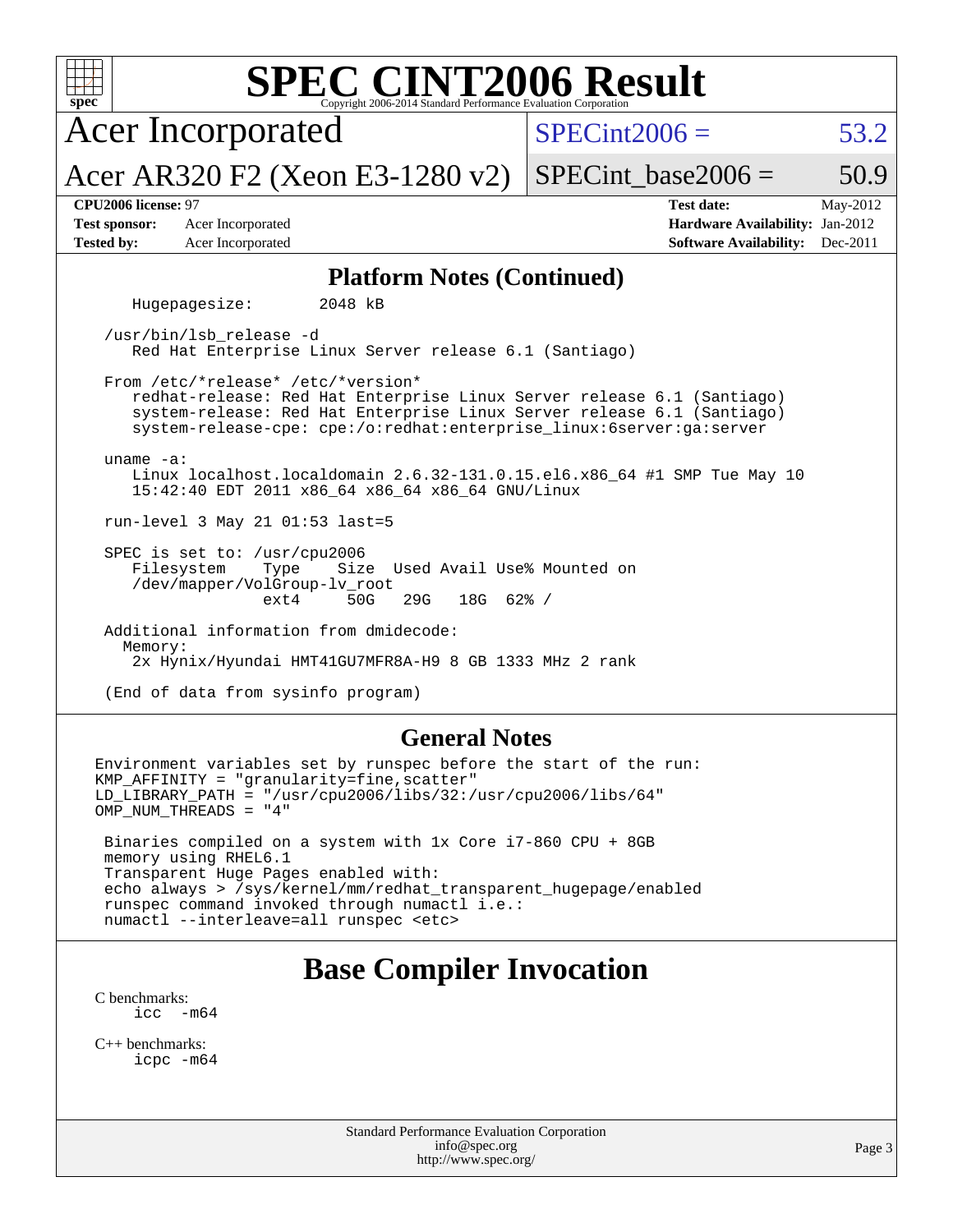

Acer Incorporated

 $SPECint2006 = 53.2$  $SPECint2006 = 53.2$ 

Acer AR320 F2 (Xeon E3-1280 v2)

SPECint base2006 =  $50.9$ 

**[CPU2006 license:](http://www.spec.org/auto/cpu2006/Docs/result-fields.html#CPU2006license)** 97 **[Test date:](http://www.spec.org/auto/cpu2006/Docs/result-fields.html#Testdate)** May-2012 **[Test sponsor:](http://www.spec.org/auto/cpu2006/Docs/result-fields.html#Testsponsor)** Acer Incorporated **[Hardware Availability:](http://www.spec.org/auto/cpu2006/Docs/result-fields.html#HardwareAvailability)** Jan-2012 **[Tested by:](http://www.spec.org/auto/cpu2006/Docs/result-fields.html#Testedby)** Acer Incorporated **[Software Availability:](http://www.spec.org/auto/cpu2006/Docs/result-fields.html#SoftwareAvailability)** Dec-2011

### **[Base Portability Flags](http://www.spec.org/auto/cpu2006/Docs/result-fields.html#BasePortabilityFlags)**

 400.perlbench: [-DSPEC\\_CPU\\_LP64](http://www.spec.org/cpu2006/results/res2012q3/cpu2006-20120611-22847.flags.html#b400.perlbench_basePORTABILITY_DSPEC_CPU_LP64) [-DSPEC\\_CPU\\_LINUX\\_X64](http://www.spec.org/cpu2006/results/res2012q3/cpu2006-20120611-22847.flags.html#b400.perlbench_baseCPORTABILITY_DSPEC_CPU_LINUX_X64) 401.bzip2: [-DSPEC\\_CPU\\_LP64](http://www.spec.org/cpu2006/results/res2012q3/cpu2006-20120611-22847.flags.html#suite_basePORTABILITY401_bzip2_DSPEC_CPU_LP64) 403.gcc: [-DSPEC\\_CPU\\_LP64](http://www.spec.org/cpu2006/results/res2012q3/cpu2006-20120611-22847.flags.html#suite_basePORTABILITY403_gcc_DSPEC_CPU_LP64) 429.mcf: [-DSPEC\\_CPU\\_LP64](http://www.spec.org/cpu2006/results/res2012q3/cpu2006-20120611-22847.flags.html#suite_basePORTABILITY429_mcf_DSPEC_CPU_LP64) 445.gobmk: [-DSPEC\\_CPU\\_LP64](http://www.spec.org/cpu2006/results/res2012q3/cpu2006-20120611-22847.flags.html#suite_basePORTABILITY445_gobmk_DSPEC_CPU_LP64) 456.hmmer: [-DSPEC\\_CPU\\_LP64](http://www.spec.org/cpu2006/results/res2012q3/cpu2006-20120611-22847.flags.html#suite_basePORTABILITY456_hmmer_DSPEC_CPU_LP64) 458.sjeng: [-DSPEC\\_CPU\\_LP64](http://www.spec.org/cpu2006/results/res2012q3/cpu2006-20120611-22847.flags.html#suite_basePORTABILITY458_sjeng_DSPEC_CPU_LP64) 462.libquantum: [-DSPEC\\_CPU\\_LP64](http://www.spec.org/cpu2006/results/res2012q3/cpu2006-20120611-22847.flags.html#suite_basePORTABILITY462_libquantum_DSPEC_CPU_LP64) [-DSPEC\\_CPU\\_LINUX](http://www.spec.org/cpu2006/results/res2012q3/cpu2006-20120611-22847.flags.html#b462.libquantum_baseCPORTABILITY_DSPEC_CPU_LINUX) 464.h264ref: [-DSPEC\\_CPU\\_LP64](http://www.spec.org/cpu2006/results/res2012q3/cpu2006-20120611-22847.flags.html#suite_basePORTABILITY464_h264ref_DSPEC_CPU_LP64) 471.omnetpp: [-DSPEC\\_CPU\\_LP64](http://www.spec.org/cpu2006/results/res2012q3/cpu2006-20120611-22847.flags.html#suite_basePORTABILITY471_omnetpp_DSPEC_CPU_LP64) 473.astar: [-DSPEC\\_CPU\\_LP64](http://www.spec.org/cpu2006/results/res2012q3/cpu2006-20120611-22847.flags.html#suite_basePORTABILITY473_astar_DSPEC_CPU_LP64) 483.xalancbmk: [-DSPEC\\_CPU\\_LP64](http://www.spec.org/cpu2006/results/res2012q3/cpu2006-20120611-22847.flags.html#suite_basePORTABILITY483_xalancbmk_DSPEC_CPU_LP64) [-DSPEC\\_CPU\\_LINUX](http://www.spec.org/cpu2006/results/res2012q3/cpu2006-20120611-22847.flags.html#b483.xalancbmk_baseCXXPORTABILITY_DSPEC_CPU_LINUX)

#### **[Base Optimization Flags](http://www.spec.org/auto/cpu2006/Docs/result-fields.html#BaseOptimizationFlags)**

[C benchmarks](http://www.spec.org/auto/cpu2006/Docs/result-fields.html#Cbenchmarks):

[-xAVX](http://www.spec.org/cpu2006/results/res2012q3/cpu2006-20120611-22847.flags.html#user_CCbase_f-xAVX) [-ipo](http://www.spec.org/cpu2006/results/res2012q3/cpu2006-20120611-22847.flags.html#user_CCbase_f-ipo) [-O3](http://www.spec.org/cpu2006/results/res2012q3/cpu2006-20120611-22847.flags.html#user_CCbase_f-O3) [-no-prec-div](http://www.spec.org/cpu2006/results/res2012q3/cpu2006-20120611-22847.flags.html#user_CCbase_f-no-prec-div) [-parallel](http://www.spec.org/cpu2006/results/res2012q3/cpu2006-20120611-22847.flags.html#user_CCbase_f-parallel) [-opt-prefetch](http://www.spec.org/cpu2006/results/res2012q3/cpu2006-20120611-22847.flags.html#user_CCbase_f-opt-prefetch) [-auto-p32](http://www.spec.org/cpu2006/results/res2012q3/cpu2006-20120611-22847.flags.html#user_CCbase_f-auto-p32)

[C++ benchmarks:](http://www.spec.org/auto/cpu2006/Docs/result-fields.html#CXXbenchmarks)

[-xAVX](http://www.spec.org/cpu2006/results/res2012q3/cpu2006-20120611-22847.flags.html#user_CXXbase_f-xAVX) [-ipo](http://www.spec.org/cpu2006/results/res2012q3/cpu2006-20120611-22847.flags.html#user_CXXbase_f-ipo) [-O3](http://www.spec.org/cpu2006/results/res2012q3/cpu2006-20120611-22847.flags.html#user_CXXbase_f-O3) [-no-prec-div](http://www.spec.org/cpu2006/results/res2012q3/cpu2006-20120611-22847.flags.html#user_CXXbase_f-no-prec-div) [-opt-prefetch](http://www.spec.org/cpu2006/results/res2012q3/cpu2006-20120611-22847.flags.html#user_CXXbase_f-opt-prefetch) [-auto-p32](http://www.spec.org/cpu2006/results/res2012q3/cpu2006-20120611-22847.flags.html#user_CXXbase_f-auto-p32) [-Wl,-z,muldefs](http://www.spec.org/cpu2006/results/res2012q3/cpu2006-20120611-22847.flags.html#user_CXXbase_link_force_multiple1_74079c344b956b9658436fd1b6dd3a8a) [-L/smartheap -lsmartheap64](http://www.spec.org/cpu2006/results/res2012q3/cpu2006-20120611-22847.flags.html#user_CXXbase_SmartHeap64_5e654037dadeae1fe403ab4b4466e60b)

#### **[Base Other Flags](http://www.spec.org/auto/cpu2006/Docs/result-fields.html#BaseOtherFlags)**

[C benchmarks](http://www.spec.org/auto/cpu2006/Docs/result-fields.html#Cbenchmarks):

403.gcc: [-Dalloca=\\_alloca](http://www.spec.org/cpu2006/results/res2012q3/cpu2006-20120611-22847.flags.html#b403.gcc_baseEXTRA_CFLAGS_Dalloca_be3056838c12de2578596ca5467af7f3)

### **[Peak Compiler Invocation](http://www.spec.org/auto/cpu2006/Docs/result-fields.html#PeakCompilerInvocation)**

[C benchmarks \(except as noted below\)](http://www.spec.org/auto/cpu2006/Docs/result-fields.html#Cbenchmarksexceptasnotedbelow):

icc  $-m64$ 

400.perlbench: [icc -m32](http://www.spec.org/cpu2006/results/res2012q3/cpu2006-20120611-22847.flags.html#user_peakCCLD400_perlbench_intel_icc_a6a621f8d50482236b970c6ac5f55f93)

445.gobmk: [icc -m32](http://www.spec.org/cpu2006/results/res2012q3/cpu2006-20120611-22847.flags.html#user_peakCCLD445_gobmk_intel_icc_a6a621f8d50482236b970c6ac5f55f93)

464.h264ref: [icc -m32](http://www.spec.org/cpu2006/results/res2012q3/cpu2006-20120611-22847.flags.html#user_peakCCLD464_h264ref_intel_icc_a6a621f8d50482236b970c6ac5f55f93)

[C++ benchmarks \(except as noted below\):](http://www.spec.org/auto/cpu2006/Docs/result-fields.html#CXXbenchmarksexceptasnotedbelow) [icpc -m32](http://www.spec.org/cpu2006/results/res2012q3/cpu2006-20120611-22847.flags.html#user_CXXpeak_intel_icpc_4e5a5ef1a53fd332b3c49e69c3330699)

473.astar: [icpc -m64](http://www.spec.org/cpu2006/results/res2012q3/cpu2006-20120611-22847.flags.html#user_peakCXXLD473_astar_intel_icpc_64bit_fc66a5337ce925472a5c54ad6a0de310)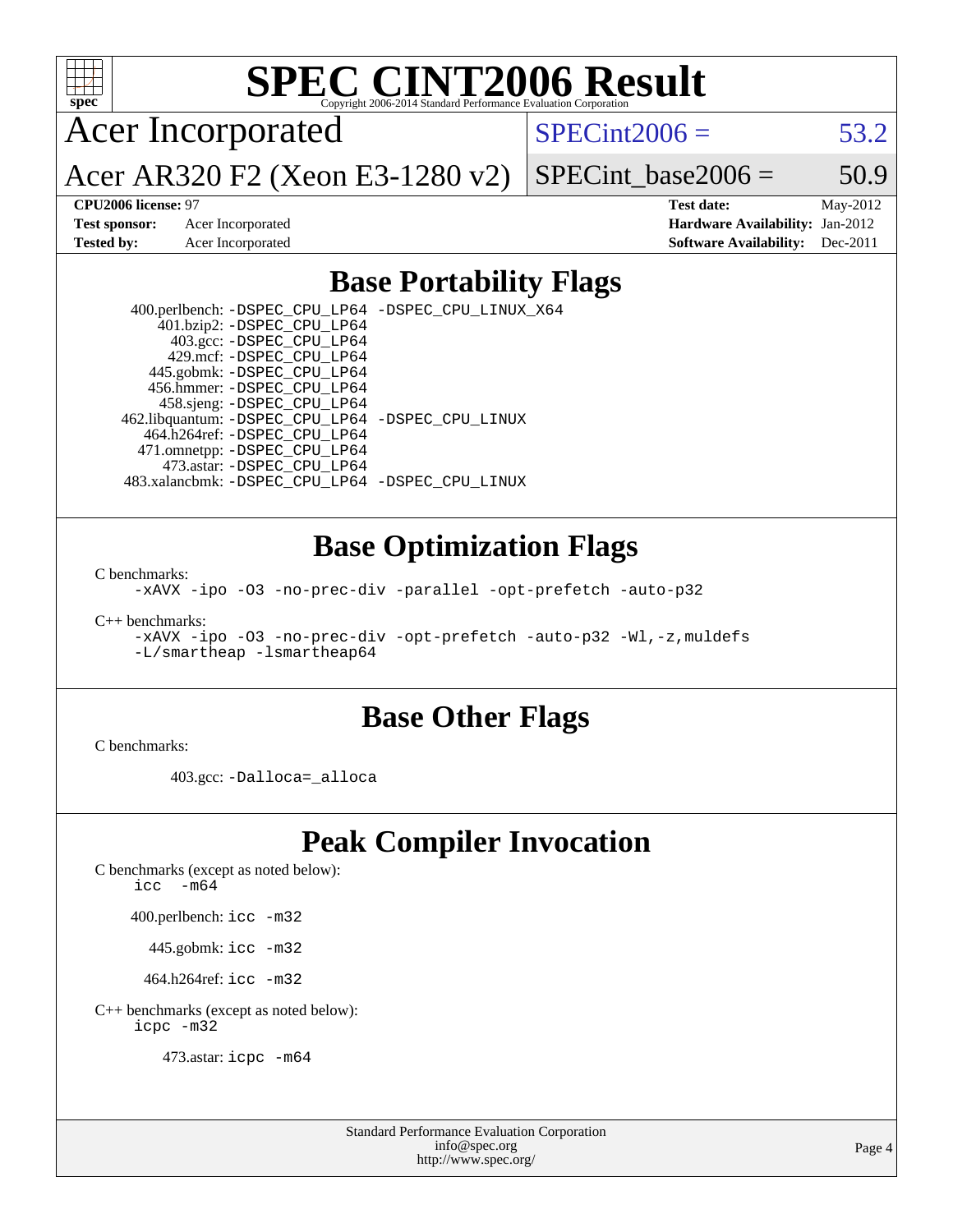

Acer Incorporated

 $SPECint2006 = 53.2$  $SPECint2006 = 53.2$ 

Acer AR320 F2 (Xeon E3-1280 v2)

SPECint base2006 =  $50.9$ 

**[CPU2006 license:](http://www.spec.org/auto/cpu2006/Docs/result-fields.html#CPU2006license)** 97 **[Test date:](http://www.spec.org/auto/cpu2006/Docs/result-fields.html#Testdate)** May-2012 **[Test sponsor:](http://www.spec.org/auto/cpu2006/Docs/result-fields.html#Testsponsor)** Acer Incorporated **[Hardware Availability:](http://www.spec.org/auto/cpu2006/Docs/result-fields.html#HardwareAvailability)** Jan-2012 **[Tested by:](http://www.spec.org/auto/cpu2006/Docs/result-fields.html#Testedby)** Acer Incorporated **[Software Availability:](http://www.spec.org/auto/cpu2006/Docs/result-fields.html#SoftwareAvailability)** Dec-2011

### **[Peak Portability Flags](http://www.spec.org/auto/cpu2006/Docs/result-fields.html#PeakPortabilityFlags)**

 400.perlbench: [-DSPEC\\_CPU\\_LINUX\\_IA32](http://www.spec.org/cpu2006/results/res2012q3/cpu2006-20120611-22847.flags.html#b400.perlbench_peakCPORTABILITY_DSPEC_CPU_LINUX_IA32) 401.bzip2: [-DSPEC\\_CPU\\_LP64](http://www.spec.org/cpu2006/results/res2012q3/cpu2006-20120611-22847.flags.html#suite_peakPORTABILITY401_bzip2_DSPEC_CPU_LP64) 403.gcc: [-DSPEC\\_CPU\\_LP64](http://www.spec.org/cpu2006/results/res2012q3/cpu2006-20120611-22847.flags.html#suite_peakPORTABILITY403_gcc_DSPEC_CPU_LP64) 429.mcf: [-DSPEC\\_CPU\\_LP64](http://www.spec.org/cpu2006/results/res2012q3/cpu2006-20120611-22847.flags.html#suite_peakPORTABILITY429_mcf_DSPEC_CPU_LP64) 456.hmmer: [-DSPEC\\_CPU\\_LP64](http://www.spec.org/cpu2006/results/res2012q3/cpu2006-20120611-22847.flags.html#suite_peakPORTABILITY456_hmmer_DSPEC_CPU_LP64) 458.sjeng: [-DSPEC\\_CPU\\_LP64](http://www.spec.org/cpu2006/results/res2012q3/cpu2006-20120611-22847.flags.html#suite_peakPORTABILITY458_sjeng_DSPEC_CPU_LP64) 462.libquantum: [-DSPEC\\_CPU\\_LP64](http://www.spec.org/cpu2006/results/res2012q3/cpu2006-20120611-22847.flags.html#suite_peakPORTABILITY462_libquantum_DSPEC_CPU_LP64) [-DSPEC\\_CPU\\_LINUX](http://www.spec.org/cpu2006/results/res2012q3/cpu2006-20120611-22847.flags.html#b462.libquantum_peakCPORTABILITY_DSPEC_CPU_LINUX) 473.astar: [-DSPEC\\_CPU\\_LP64](http://www.spec.org/cpu2006/results/res2012q3/cpu2006-20120611-22847.flags.html#suite_peakPORTABILITY473_astar_DSPEC_CPU_LP64) 483.xalancbmk: [-DSPEC\\_CPU\\_LINUX](http://www.spec.org/cpu2006/results/res2012q3/cpu2006-20120611-22847.flags.html#b483.xalancbmk_peakCXXPORTABILITY_DSPEC_CPU_LINUX)

### **[Peak Optimization Flags](http://www.spec.org/auto/cpu2006/Docs/result-fields.html#PeakOptimizationFlags)**

```
C benchmarks:
```

```
Standard Performance Evaluation Corporation
                                          info@spec.org
     400.perlbench: -xAVX(pass 2) -prof-gen(pass 1) -ipo(pass 2) -O3(pass 2)
                -no-prec-div(pass 2) -prof-use(pass 2) -opt-prefetch
                -ansi-alias
        401.bzip2: -xAVX(pass 2) -prof-gen(pass 1) -ipo(pass 2) -O3(pass 2)
                -no-prec-div -prof-use(pass 2) -auto-ilp32 -opt-prefetch
                -ansi-alias
          403.gcc: -xAVX -ipo -O3 -no-prec-div -inline-calloc
                -opt-malloc-options=3 -auto-ilp32
         429.mcf: basepeak = yes
       445.gobmk: -xAVX(pass 2) -prof-gen(pass 1) -prof-use(pass 2)
                -ansi-alias
       456.hmmer: -xAVX -ipo -O3 -no-prec-div -unroll2 -auto-ilp32
                -ansi-alias
         458.sjeng: -xAVX(pass 2) -prof-gen(pass 1) -ipo(pass 2) -O3(pass 2)
                -no-prec-div(pass 2) -prof-use(pass 2) -unroll4
    462.libquantum: basepeak = yes
       464.h264ref: -xAVX(pass 2) -prof-gen(pass 1) -ipo(pass 2) -O3(pass 2)
                -no-prec-div(pass 2) -prof-use(pass 2) -unroll2
                -ansi-alias
C++ benchmarks: 
      471.omnetpp: -xAVX(pass 2) -prof-gen(pass 1) -ipo(pass 2) -O3(pass 2)
                -no-prec-div(pass 2) -prof-use(pass 2)
                -opt-ra-region-strategy=block -ansi-alias
                -Wl,-z,muldefs -L/smartheap -lsmartheap
                                        Continued on next page
```
<http://www.spec.org/>

Page 5